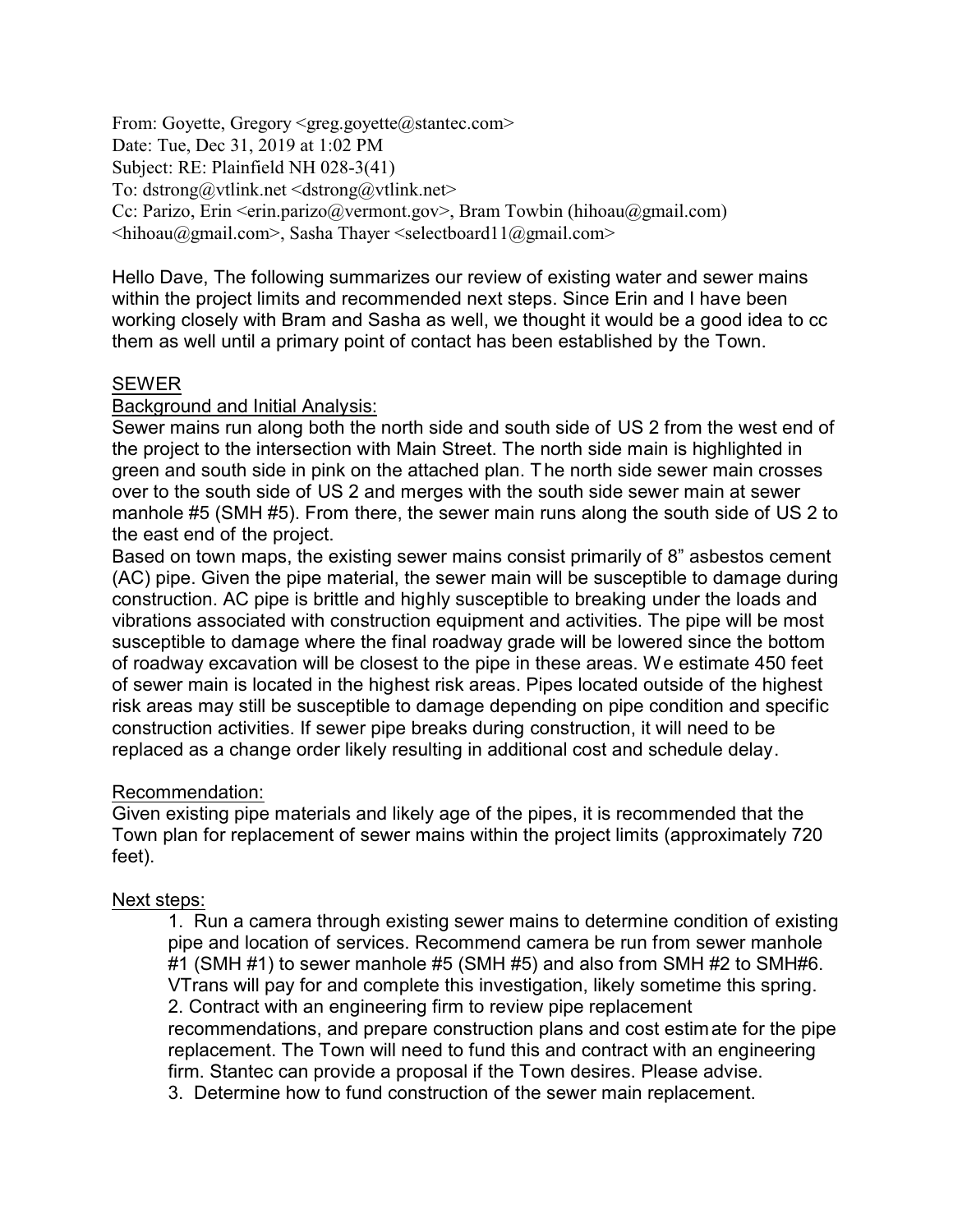# WATER

### Background and Initial Analysis:

Starting at the west end of the project, a water main runs along the south side of US 2 and crosses under the bridge on Main Street. At the intersection of US 2 and Main Street, the water main branches and continues along the south of US 2 to the east end of the project. The water mains are highlighted in orange and blue on the attached plan.

The size, material, and depth of the existing water main is currently unknown. For initial analysis purposes, it is assumed the depth of the water main is 6 feet below existing ground elevation. Based on this assumption, reconstruction of the intersection will result in impacts to the existing water main. The cover over the water main will be reduced by approximately 1 to 2 feet for approximately 200 feet along US 2 due to the lowering of the roadway grade, leaving only 4.5 feet of cover over the existing water main and possibly less if the water main depth is less than 6 feet below existing ground elevation. Reduced cover increases the potential for water to freeze within the main,especially under paved areas that are plowed during the winter.

In addition, approximately 100 feet of water main will be within the proposed subbase of US 2. Water main located within the subbase will be susceptible to damage during roadway excavation and subbase placement and compaction. Picture heavy excavator buckets digging around and possibly through water mains and vibratory equipment running next to and over the top of the water mains. If existing water main depth is less than 6 feet below existing ground surface, then more than 100 feet of water main will be located within the proposed subbase.

If the water main breaks during construction, it will result in a lengthy disruption to water service, and will need to be replaced as a change order likely resulting in additional cost and schedule delay. If the water main freezes post-construction, then the Town will need to replace the pipe; likely at a greater expense than if it were replaced during construction of the iintersection.

# Recommendation:

It is recommended that the Town complete further investigation of the existing water pipe to determine horizontal location and depth of existing pipe and the length of pipe that should be replaced.

### Next Steps:

1. Perform subsurface utility engineering to determine exact depth and location of water mains at 50 foot intervals. VTrans will pay for and complete this investigation, likely this spring.

2. Based on results of SUE, determine which pipes should be replaced as part of the roadway project. The Town will need to fund this and contract with an engineering firm. Stantec can provide a proposal if the Town desires. Please advise.

3. Contract with an engineering firm to review pipe replacement recommendations and prepare construction plans and cost estimate for the pipe replacement. The Town will need to fund this and contract with an engineering firm. Stantec can provide a proposal if the Town desires. Please advise.